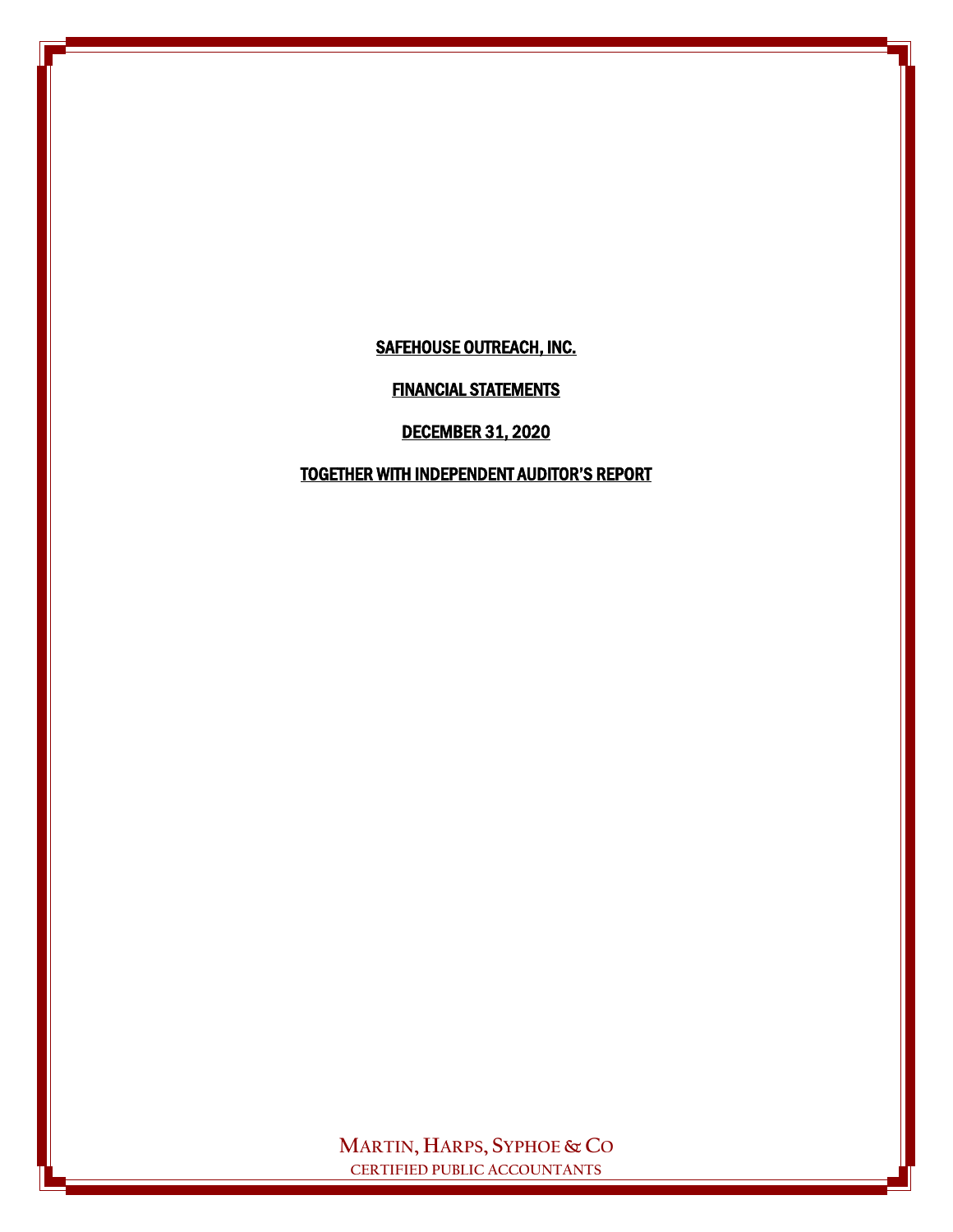#### TABLE OF CONTENTS

#### DECEMBER 31, 2020

en de la provincia de la provincia de la provincia de la provincia de la provincia de la provincia de la provi

| <b>Financial Statements:</b> |  |
|------------------------------|--|
|                              |  |
|                              |  |
|                              |  |
|                              |  |
|                              |  |

### Compliance and Internal Control Report:

Independent Auditor's Report On Internal Control Over Financial Reporting And On Compliance And Other Matters Based On An Audit Of Financial Statements Performed In Accordance With Government Auditing Standards ...................................................................................................................................................15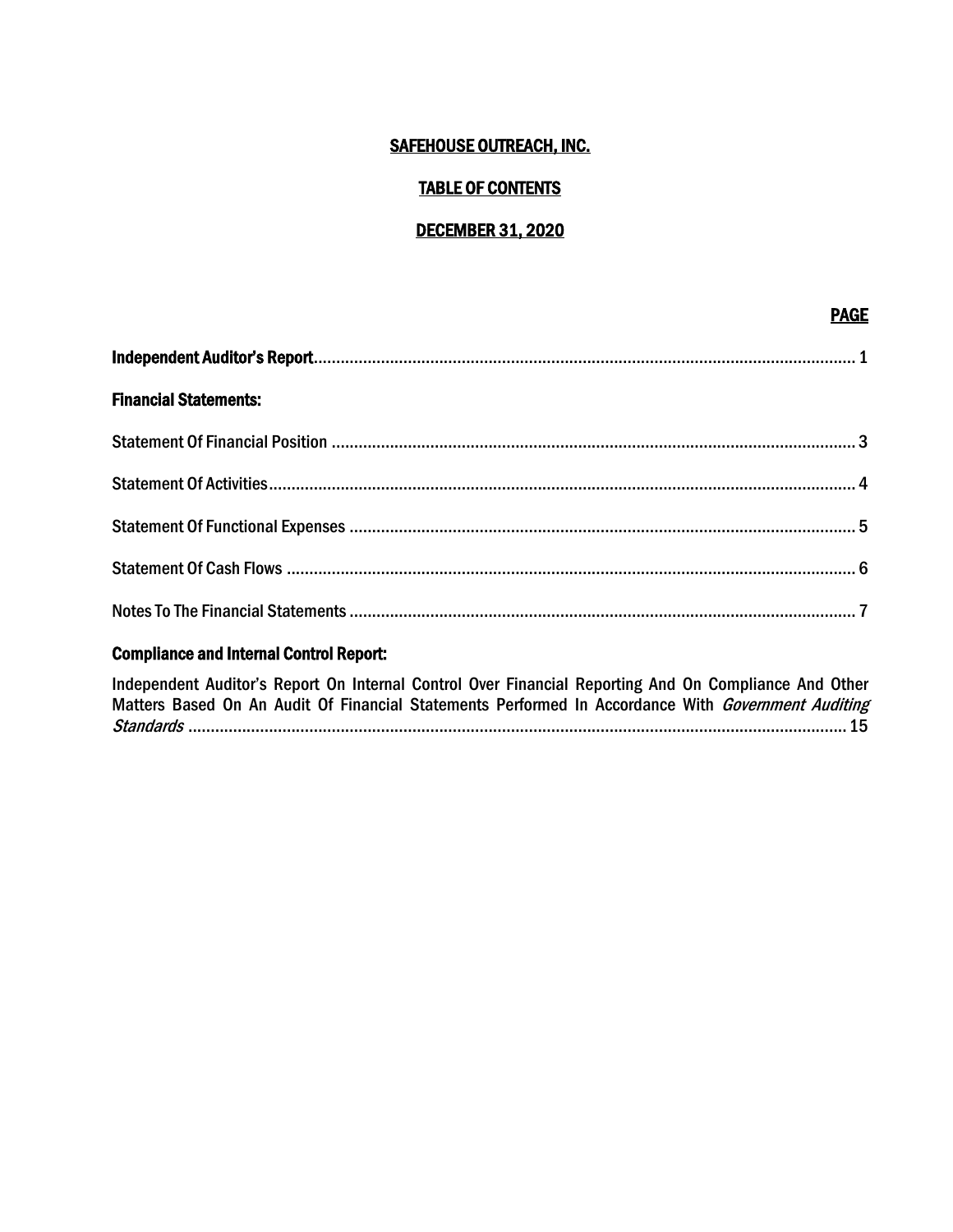#### MARTIN, HARPS, SYPHOE & CO, ì

**CERTIFIED PUBLIC ACCOUNTANTS**

167 TRINITY AVENUE, SW ATLANTA, GEORGIA 30303 (404) 525-3508 OFC (404) 521-3428 FAX

#### INDEPENDENT AUDITOR'S REPORT

To the Board of Directors Safehouse Outreach, Inc.:

We have audited the accompanying financial statements of SafeHouse Outreach, Inc. (the " Organization") (a nonprofit organization), which comprise the statements of financial position as of December 31, 2020, and the related statements of activities, functional expenses and cash flows for the year then ended, and the related notes to the financial statements.

#### Management's Responsibility for the Financial Statements

Management is responsible for the preparation and fair presentation of these financial statements in accordance with accounting principles generally accepted in the United States of America; this includes the design, implementation, and maintenance of internal control relevant to the preparation and fair presentation of financial statements that are free from material misstatement, whether due to fraud or error.

#### Auditor's Responsibility

Our responsibility is to express an opinion on these financial statements based on our audits. We conducted our audits in accordance with auditing standards generally accepted in the United States of America and standards applicable to financial audits contained in *Government Auditing Standards*, issued by the Comptroller of the United States. Those standards require that we plan and perform the audit to obtain reasonable assurance about whether the financial statements are free from material misstatement.

An audit involves performing procedures to obtain audit evidence about the amounts and disclosures in the financial statements. The procedures selected depend on the auditor's judgment, including the assessment of the risks of material misstatement of the financial statements, whether due to fraud or error. In making those risk assessments, the auditor considers internal control relevant to the entity's preparation and fair presentation of the financial statements in order to design audit procedures that are appropriate in the circumstances, but not for the purpose of expressing an opinion on the effectiveness of the entity's internal control. Accordingly, we express no such opinion. An audit also includes evaluating the appropriateness of accounting policies used and the reasonableness of significant accounting estimates made by management, as well as evaluating the overall presentation of the financial statements.

We believe that the audit evidence we have obtained is sufficient and appropriate to provide a basis for our audit opinion.

#### Opinion

In our opinion, the financial statements referred to above present fairly, in all material respects, the financial position of Safehouse Outreach, Inc. as of December 31, 2020, and the changes in its net assets and its cash flows for the year then ended in accordance with accounting principles generally accepted in the United States of America.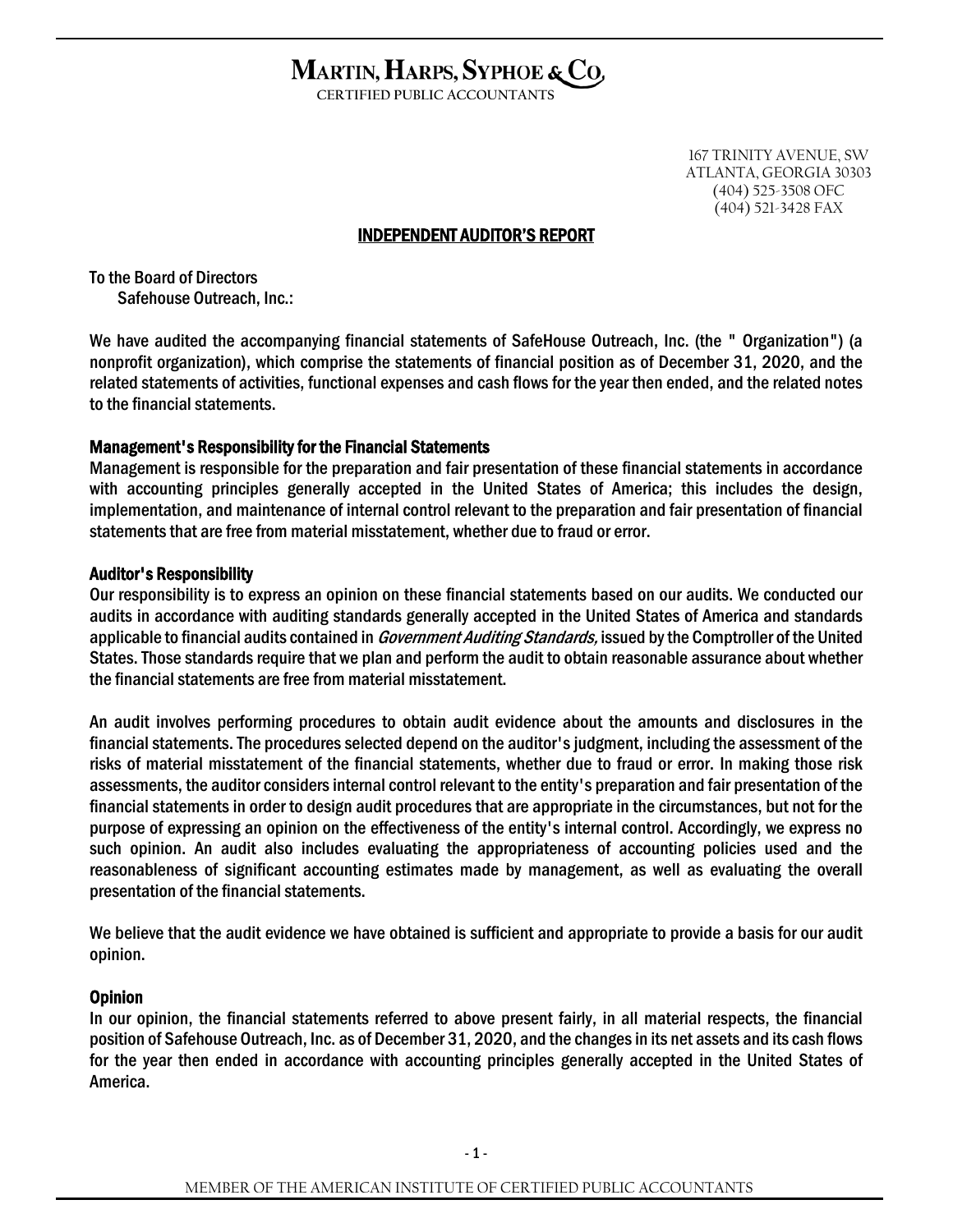## INDEPENDENT AUDITOR'S REPORT

(Continued)

#### Emphasis of Matters

As discussed in Note 1 to the financial statements, in 2020, the Organization adopted Accounting Standards Update (ASU) No. 2014-09, Revenue from Contracts with Customers and No. 2018-08, Clarify the Scope and the Accounting Guidance for Contributions Received and Contributions Made. Our opinion is not modified with respect to these matters.

#### Other Reporting Required by *Government Auditing Standards*

In accordance with *Government Auditing Standards, we* have also issued our report dated May 7, 2022, on our consideration of the Organization's internal control over financial reporting and on our tests of its compliance with certain provisions of laws, regulations, contracts, and grant agreements and other matters. The purpose of that report is to describe the scope of our testing of internal control over financial reporting and compliance and the results of that testing, and not to provide an opinion on the internal control over financial reporting or on compliance. That report is an integral part of an audit performed in accordance with *Government Auditing Standards* in considering the Organization's internal control over financial reporting and compliance.

#### Reporting on Summarized Comparative Information

We have previously audited Safehouse Outreach, Inc.'s 2019 financial statements, and our report dated August 19, 2021, expressed an unmodified opinion on those financial statements. In our opinion, the summarized comparative information presented herein as of and for the year ended December 31, 2019, is consistent, in all material respects, with the audited financial statements from which it has been derived.

*Matin, Hanps, Syphone + Co.*<br>Atlanta, Georgia

May 7, 2022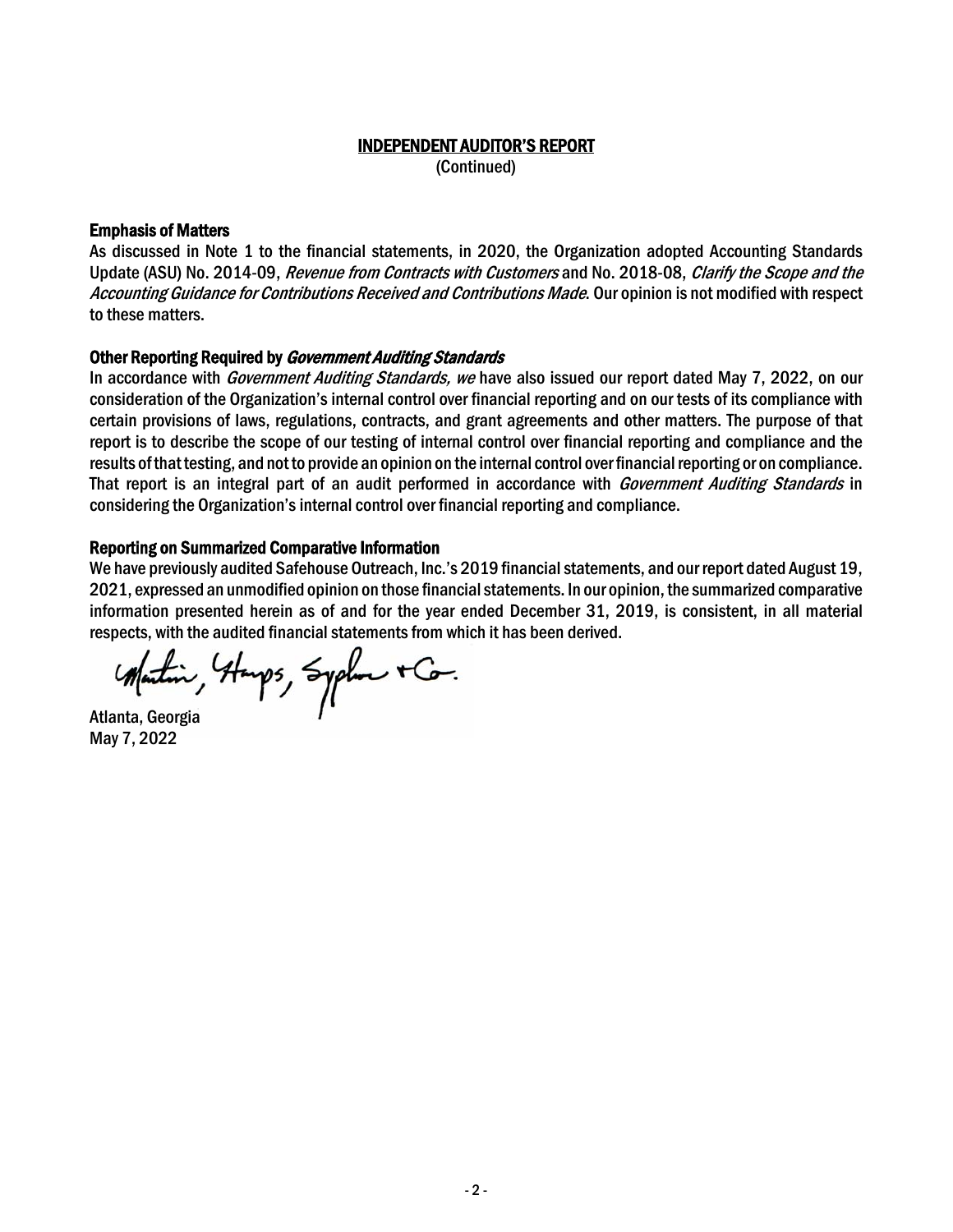### STATEMENT OF FINANCIAL POSITION

## December 31, 2020 (With Comparative Totals for 2019)

|                                              |              | 2020      | 2019          |
|----------------------------------------------|--------------|-----------|---------------|
| <b>ASSETS</b>                                |              |           |               |
| Cash & cash equivalents                      | $\mathbf{s}$ | 794,594   | \$<br>306,260 |
| <b>Investment (Note 3)</b>                   |              | 7,926     | 4,201         |
| Promises to give (Note 4)                    |              | 166,845   | 23,954        |
| <b>Grants receivable</b>                     |              | 43,988    | 7,427         |
| <b>Prepaid assets</b>                        |              | 19,113    | 8,000         |
| <b>Property and equipment (Note 5)</b>       |              | 615,133   | 648,232       |
| <b>TOTAL ASSETS</b>                          | $\bullet$    | 1,647,599 | \$<br>998,074 |
| <b>LIABILITIES AND NET ASSETS</b>            |              |           |               |
| <b>Accounts payable and accrued expenses</b> | \$           | 17,304    | \$<br>25,245  |
| <b>Deferred revenue</b>                      |              | 327,276   |               |
| Loan payable - PPP                           |              | 146,100   |               |
| Note payable - current portion (Note 6)      |              | 29,458    | 25,870        |
| Note payable - long-term portion (Note 6)    |              | 581,869   | 610,784       |
| <b>TOTAL LIABILITIES</b>                     |              | 1,102,007 | 661,899       |
| <b>NET ASSETS</b>                            |              |           |               |
| <b>Without donor restrictions-</b>           |              |           |               |
| <b>Undesignated</b>                          |              | 300,592   | 91,175        |
| <b>Board designated (Note 8)</b>             |              | 245,000   | 245,000       |
| <b>TOTAL NET ASSETS</b>                      |              | 545,592   | 336,175       |
| <b>TOTAL LIABILITIES AND NET ASSETS</b>      | S            | 1,647,599 | \$<br>998,074 |
|                                              |              |           |               |

See independent auditor's report and notes to the financial statements.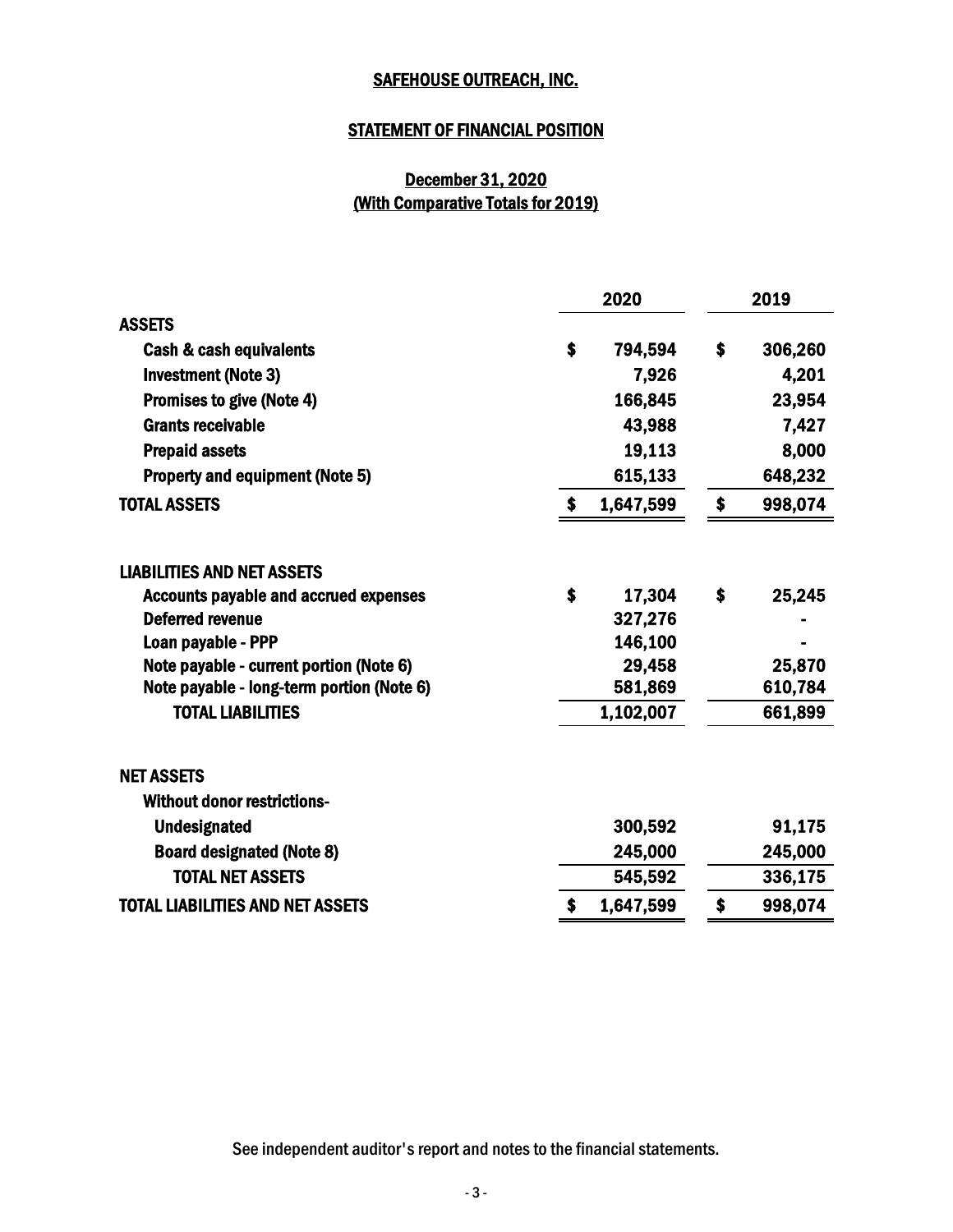#### STATEMENT OF ACTIVITIES

## FOR THE YEAR ENDED DECEMBER 31, 2020 (With Comparative Totals for 2019)

| 2020<br>restrictions<br>2019<br><b>SUPPORT AND REVENUE</b><br><b>Public support:</b><br><b>Contributions and grants</b><br>1,193,220<br>1,193,220<br>1,201,578<br>\$<br>\$<br>\$<br>167,948<br><b>Government grants</b><br>167,948<br><b>Total public support</b><br>1,255,432<br>1,361,168<br>1,361,168<br><b>Revenue:</b><br>Interest and dividend income<br>1,068<br>1,068<br>(1,581)<br>(1,581)<br>Gain/(loss) on investments - unrealized<br><b>Other income</b><br>(513)<br>(513)<br><b>Total revenue</b><br>96,104<br>96,104<br>191,765<br><b>Fundraising events - gross revenue</b> |           |
|---------------------------------------------------------------------------------------------------------------------------------------------------------------------------------------------------------------------------------------------------------------------------------------------------------------------------------------------------------------------------------------------------------------------------------------------------------------------------------------------------------------------------------------------------------------------------------------------|-----------|
|                                                                                                                                                                                                                                                                                                                                                                                                                                                                                                                                                                                             |           |
|                                                                                                                                                                                                                                                                                                                                                                                                                                                                                                                                                                                             |           |
|                                                                                                                                                                                                                                                                                                                                                                                                                                                                                                                                                                                             |           |
|                                                                                                                                                                                                                                                                                                                                                                                                                                                                                                                                                                                             | 53,854    |
|                                                                                                                                                                                                                                                                                                                                                                                                                                                                                                                                                                                             |           |
|                                                                                                                                                                                                                                                                                                                                                                                                                                                                                                                                                                                             |           |
|                                                                                                                                                                                                                                                                                                                                                                                                                                                                                                                                                                                             | 1,885     |
|                                                                                                                                                                                                                                                                                                                                                                                                                                                                                                                                                                                             | 47        |
|                                                                                                                                                                                                                                                                                                                                                                                                                                                                                                                                                                                             | 5,430     |
|                                                                                                                                                                                                                                                                                                                                                                                                                                                                                                                                                                                             | 7,362     |
|                                                                                                                                                                                                                                                                                                                                                                                                                                                                                                                                                                                             |           |
| Less: cost of direct benefit to donors                                                                                                                                                                                                                                                                                                                                                                                                                                                                                                                                                      | (46, 390) |
| 96,104<br>96,104<br>145,375<br><b>Net fundraising events</b>                                                                                                                                                                                                                                                                                                                                                                                                                                                                                                                                |           |
| 1,456,759<br>1,456,759<br><b>TOTAL SUPPORT AND REVENUE</b><br>1,408,169                                                                                                                                                                                                                                                                                                                                                                                                                                                                                                                     |           |
| <b>EXPENSES</b>                                                                                                                                                                                                                                                                                                                                                                                                                                                                                                                                                                             |           |
| 955,788<br>865,293<br>955,788<br><b>Program services</b>                                                                                                                                                                                                                                                                                                                                                                                                                                                                                                                                    |           |
| 955,788<br>865,293<br>955,788<br><b>Total program services</b>                                                                                                                                                                                                                                                                                                                                                                                                                                                                                                                              |           |
| <b>Supporting services:</b>                                                                                                                                                                                                                                                                                                                                                                                                                                                                                                                                                                 |           |
| <b>Management and general</b><br>91,731<br>91,731<br>144,515                                                                                                                                                                                                                                                                                                                                                                                                                                                                                                                                |           |
| 199,823<br>199,823<br>195,968<br><b>Fundraising</b>                                                                                                                                                                                                                                                                                                                                                                                                                                                                                                                                         |           |
| <b>Total supporting services</b><br>291,554<br>291,554<br>340,483                                                                                                                                                                                                                                                                                                                                                                                                                                                                                                                           |           |
| <b>TOTAL EXPENSES</b><br>1,247,342<br>1,247,342<br>1,205,776                                                                                                                                                                                                                                                                                                                                                                                                                                                                                                                                |           |
| <b>CHANGE IN NET ASSETS</b><br>209,417<br>202,393<br>209,417                                                                                                                                                                                                                                                                                                                                                                                                                                                                                                                                |           |
| <b>NET ASSETS, BEGINNING OF YEAR</b><br>336,175<br>336,175<br>133,782                                                                                                                                                                                                                                                                                                                                                                                                                                                                                                                       |           |
| 545,592<br>\$<br><b>NET ASSETS, END OF YEAR</b><br>\$<br>\$<br>545,592<br>336,175                                                                                                                                                                                                                                                                                                                                                                                                                                                                                                           |           |

See independent auditor's report and notes to the financial statements.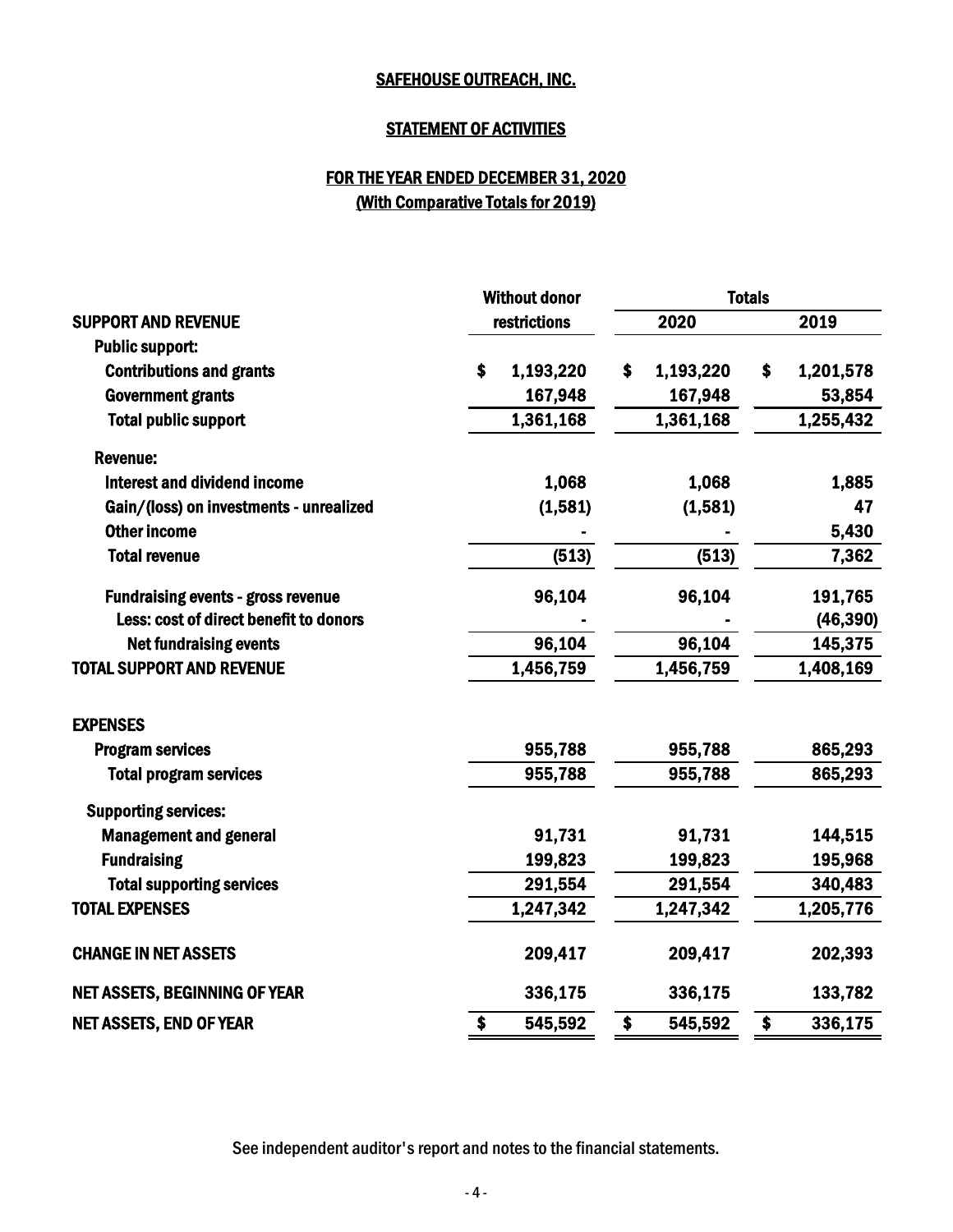|                                            | <b>Program Services</b> |                               |    |                                     |    |                 |      |                               |           | <b>Supporting Services</b> |     |                       |            |                                  | <b>Totals</b> |                    |             |           |             |           |
|--------------------------------------------|-------------------------|-------------------------------|----|-------------------------------------|----|-----------------|------|-------------------------------|-----------|----------------------------|-----|-----------------------|------------|----------------------------------|---------------|--------------------|-------------|-----------|-------------|-----------|
|                                            |                         | <b>Urban</b><br><b>Nation</b> |    | <b>Career</b><br><b>Development</b> |    | <b>Guardian</b> |      | <b>Impact</b><br><b>Meals</b> |           | <b>Problem Solvers</b>     |     | <b>Total Programs</b> |            | <b>Management and</b><br>General |               | <b>Fundraising</b> |             | 2020      |             | 2019      |
| <b>Salaries</b>                            |                         | 125,703                       |    | 126,426                             | -S | 73,778          | - \$ | 46,595                        | $\bullet$ | 76,585                     | -\$ | 449,087               | $\sqrt{5}$ | 33,304                           | \$            | 96,774             | $$^{\circ}$ | 579,165   | $$^{\circ}$ | 604,460   |
| <b>Payroll taxes</b>                       |                         | 7,197                         |    | 5,802                               |    | 4,230           |      | 2,678                         |           | 4,266                      |     | 24,173                |            | 2,038                            |               | 5,605              |             | 31,816    |             | 30,783    |
| <b>Employee benefits</b>                   |                         | 21,898                        |    | 13,348                              |    | 12,045          |      | 9,542                         |           | 12,171                     |     | 69,004                |            | 13,263                           |               | 16,543             |             | 98,810    |             | 127,165   |
| <b>Professional fees</b>                   |                         | 11,318                        |    | 6,013                               |    | 5,305           |      | 6,367                         |           | 6,367                      |     | 35,370                |            | 1,670                            |               | 295                |             | 37,335    |             | 12,900    |
| <b>Contracted services</b>                 |                         |                               |    | 18,507                              |    |                 |      |                               |           |                            |     | 18,507                |            | 3,456                            |               | 28,784             |             | 50,747    |             |           |
| <b>Marketing and resource development</b>  |                         |                               |    |                                     |    |                 |      |                               |           |                            |     |                       |            | <b>15</b>                        |               | 7,633              |             | 7,648     |             | 19,664    |
| <b>Training and staff development</b>      |                         | 7,258                         |    | 10,424                              |    |                 |      | 50                            |           |                            |     | 17,732                |            | 5,757                            |               | 3,151              |             | 26,640    |             | 10,478    |
| <b>Travel/transportation</b>               |                         | 289                           |    | 584                                 |    | 500             |      | 42                            |           | 4,238                      |     | 5,653                 |            | 189                              |               | 36                 |             | 5,878     |             | 12,085    |
| Programmatic client support and activities |                         |                               |    | 100,129                             |    | 12,647          |      | 14,296                        |           | 4,671                      |     | 131,743               |            |                                  |               |                    |             | 131,743   |             | 144,465   |
| <b>Information technology</b>              |                         | 2,817                         |    | 2,817                               |    | 2,817           |      | 2,817                         |           | 2,817                      |     | 14,085                |            | 2,818                            |               | 1,724              |             | 18,627    |             | 5,810     |
| <b>Insurances</b>                          |                         | 4,091                         |    | 3,441                               |    | 2,040           |      | 2,055                         |           | 3,421                      |     | 15,048                |            | 4,925                            |               | 668                |             | 20,641    |             | 29,894    |
| <b>Building security</b>                   |                         | 3,126                         |    | 513                                 |    | 2,084           |      | 13,444                        |           | 3,504                      |     | 22,671                |            | 1,714                            |               |                    |             | 24,385    |             | 13,011    |
| <b>Utilities</b>                           |                         | 4,914                         |    | 7,647                               |    | 3,681           |      | 2,907                         |           | 2,630                      |     | 21,779                |            | 151                              |               | 1,040              |             | 22,970    |             | 26,251    |
| <b>Communications</b>                      |                         | 4,333                         |    | 2,185                               |    | 2,205           |      | 2,158                         |           | 2,158                      |     | 13,039                |            | 910                              |               | 2,073              |             | 16,022    |             | 13,027    |
| <b>Dues and subscriptions</b>              |                         |                               |    |                                     |    |                 |      | $\blacksquare$                |           |                            |     |                       |            | 6,884                            |               | 9,683              |             | 16,567    |             | 36,679    |
| <b>Processing fees</b>                     |                         | 921                           |    | 435                                 |    | 415             |      | 415                           |           | 415                        |     | 2,601                 |            | 7,325                            |               | 598                |             | 10,524    |             | 3,468     |
| <b>Repairs and maintenance</b>             |                         | 7,739                         |    | 12,051                              |    | 3,343           |      | 6,776                         |           | 3,137                      |     | 33,046                |            | 1,512                            |               | 798                |             | 35,356    |             | 10,457    |
| <b>Supplies and materials</b>              |                         | 4,832                         |    | 2,696                               |    | 1,204           |      | 3,758                         |           | 2,754                      |     | 15,244                |            | 2,362                            |               | 20,725             |             | 38,331    |             | 24,468    |
| <b>Contributions</b>                       |                         |                               |    |                                     |    |                 |      |                               |           |                            |     |                       |            | 208                              |               |                    |             | 208       |             | 4,664     |
| Interest                                   |                         | 8,207                         |    | 4,137                               |    | 4,248           |      | 4,137                         |           | 4,137                      |     | 24,866                |            | 1,379                            |               | 1,379              |             | 27,624    |             | 29,663    |
| <b>Depreciation and amortization</b>       |                         | 8,428                         |    | 8,428                               |    | 8,428           |      | 8,428                         |           | 8,428                      |     | 42,140                |            | 1,851                            |               | 2,314              |             | 46,305    |             | 46,384    |
| <b>Total Expenses</b>                      |                         | 223,071                       | -S | 325,583                             |    | 138,970         |      | 126,465                       | - \$      | 141,699                    |     | 955,788               | -\$        | 91,731                           |               | 199,823            |             | 1,247,342 |             | 1,205,776 |
|                                            |                         |                               |    |                                     |    |                 |      |                               |           |                            |     |                       |            |                                  |               |                    |             |           |             |           |

## STATEMENT OF FUNCTIONAL EXPENSES

## FOR THE YEAR ENDED DECEMBER 31, 2020 (With Comparative Totals for 2019)

See independent auditor's report and notes to financial statements.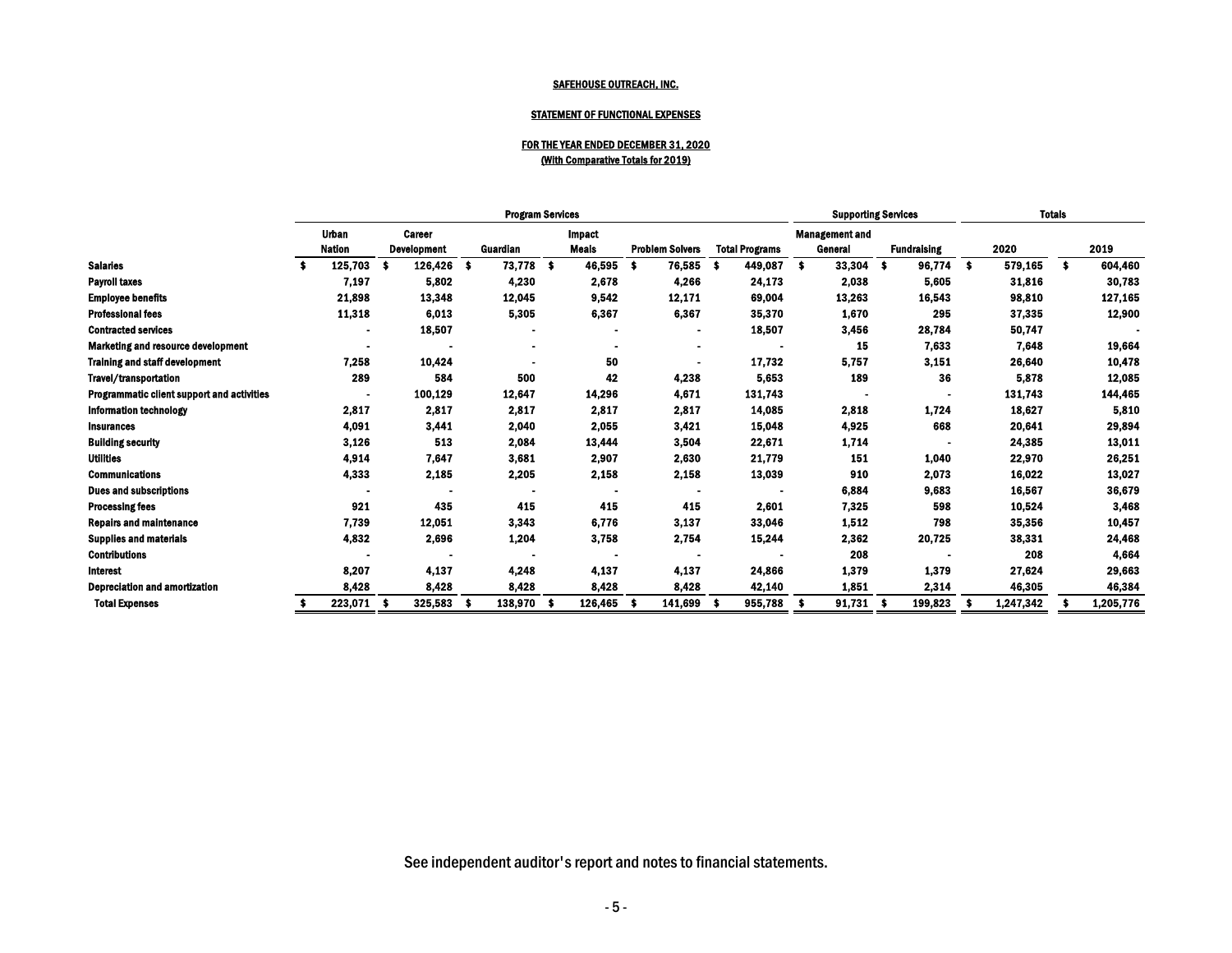## **STATEMENT OF CASH FLOWS**

## (With Comparative Totals for 2019) FOR THE YEAR ENDED DECEMBER 31, 2020

|                                                                                                       | 2020          | 2019          |
|-------------------------------------------------------------------------------------------------------|---------------|---------------|
| <b>CASH FLOWS FROM OPERATING ACTIVITIES:</b><br>Change in net assets                                  | \$<br>209,417 | \$<br>202,393 |
| ADJUSTMENTS TO RECONCILE CHANGE IN NET ASSETS TO<br><b>NET CASH PROVIDED BY OPERATING ACTIVITIES:</b> |               |               |
| <b>Depreciation and amortization</b>                                                                  | 46,305        | 46,384        |
| <b>Unrealized loss (gain) on investments</b>                                                          | 1,581         | (47)          |
| (Increase)/decrease in assets:                                                                        |               |               |
| <b>Promises to give</b>                                                                               | (142, 891)    | (13,079)      |
| <b>Grants receivable</b>                                                                              | (36, 561)     | (7, 427)      |
| <b>Prepaid expenses</b>                                                                               | (11, 113)     | (3,000)       |
| Increase/(decrease) in liabilities:                                                                   |               |               |
| <b>Accounts payable and accrued expenses</b>                                                          | (7, 941)      | (42, 667)     |
| <b>Deferred revenue</b>                                                                               | 327,276       | (3, 200)      |
| <b>NET CASH PROVIDED BY OPERATING ACTIVITIES</b>                                                      | 386,073       | 179,357       |
| <b>CASH FLOWS FROM INVESTING ACTIVITIES:</b>                                                          |               |               |
| <b>Additions to investments</b>                                                                       | (5,306)       | (3,982)       |
| <b>Purchases of equipment</b>                                                                         | (10, 855)     | (5,800)       |
| <b>NET CASH USED BY INVESTING ACTIVITIES</b>                                                          | (16, 161)     | (9, 782)      |
| <b>CASH FLOWS FROM FINANCING ACTIVITIES:</b>                                                          |               |               |
| <b>Borrowings on line of credit</b>                                                                   |               | 32,343        |
| <b>Proceeds from PPP loan</b>                                                                         | 146,100       |               |
| <b>Reduction on debt obligation</b>                                                                   | (27, 678)     | (58, 827)     |
| <b>NET CASH PROVIDED (USED) BY FINANCING ACTIVITIES</b>                                               | 118,422       | (26, 484)     |
| NET INCREASE IN CASH AND CASH EQUIVALENTS                                                             | 488,334       | 143,091       |
| CASH AND CASH EQUIVALENTS, BEGINNING OF YEAR                                                          | 306,260       | 163,169       |
| CASH AND CASH EQUIVALENTS, END OF YEAR                                                                | \$<br>794,594 | \$<br>306,260 |
| SUPPLEMENTAL CASH FLOW DISCLOSURES                                                                    |               |               |
|                                                                                                       |               |               |
| Interest paid                                                                                         | \$<br>27,624  | \$<br>29,663  |

See independent auditor's report and notes to the financial statements.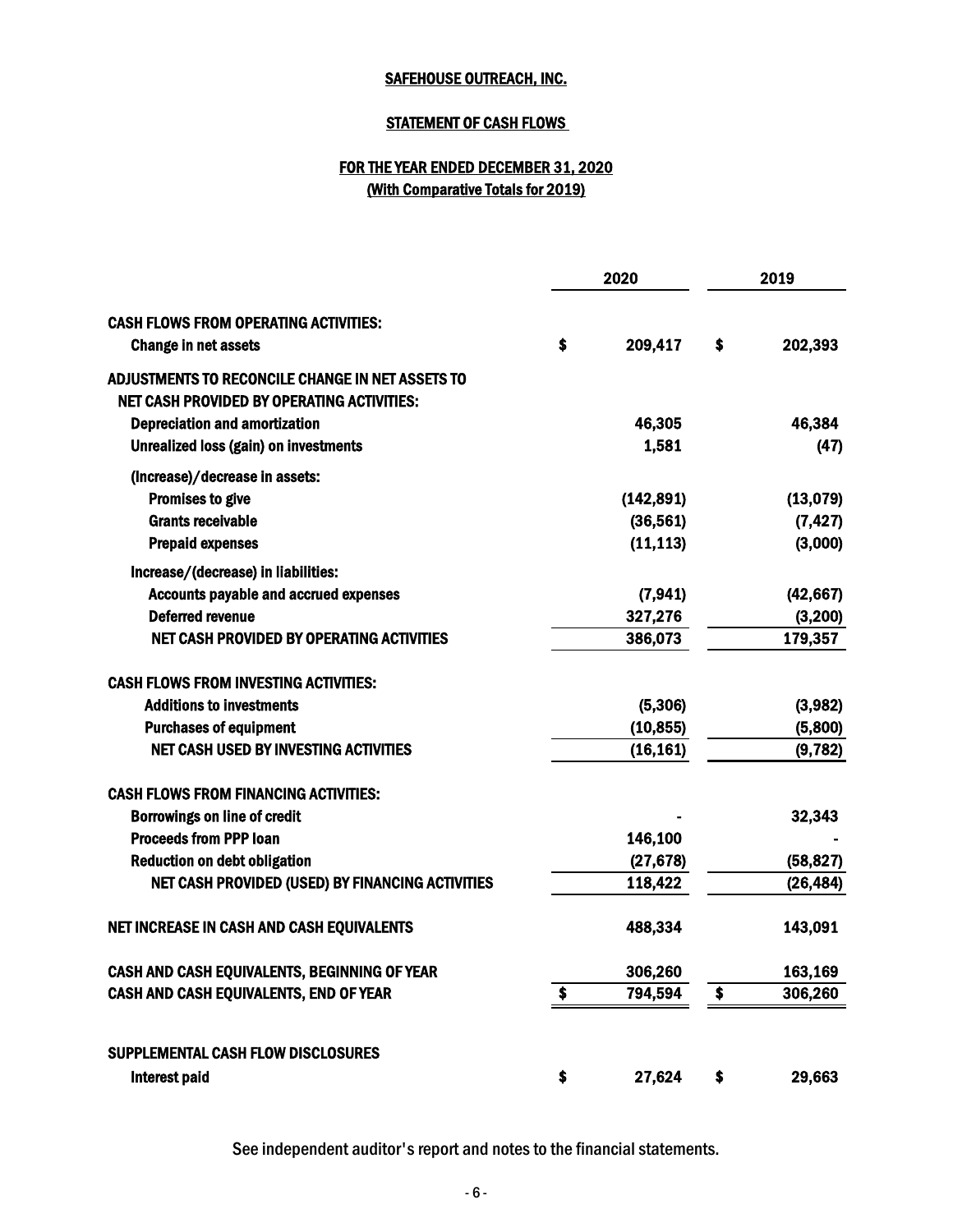#### NOTES TO THE FINANCIAL STATEMENTS

#### DECEMBER 31, 2020

#### 1. SUMMARY OF ORGANIZATION AND SIGNIFICANT ACCOUNTING POLICIES

#### A. Organization

SafeHouse Outreach, Inc. (the "Organization") provides practical, emotional and physical assistance to those who reside outside of the main body of society, those who live in the margins, and integrates them back into society to lead healthy, functional lives. The Organization strives to meet individual needs, while instilling the principles of personal responsibility and accountability- all with unconditional acceptance. The Organization attempts to give a hand-up, not just a hand out. The Organization is supported primarily by grants and contributions.

#### B. Basis of Accounting

The financial statements of the Organization are prepared on the accrual basis of accounting. Under this method of accounting, revenues are recognized in the period in which they are earned, while expenses are recognized in the period in which they are incurred and accordingly reflect all receivables, payables and other liabilities.

#### C. Net Assets

Net assets, revenues, gains and losses are classified based on the existence or absence of donor or grantor-imposed restrictions. The Organization maintains its net assets in two classes as follows:

Net assets without donor restrictions - Net assets that are not subject to donor-imposed restrictions and may be expended for any purpose in performing the primary objectives of the organization. These net assets may be used at the discretion of the Organization's management and the Board of Directors.

Net assets with donor restrictions - Net assets subject to stipulations imposed by the donors and grantors. Some donor restrictions are temporary in nature; those restrictions will be met by actions of the Organization or the passage of time. Other donor restrictions are perpetual in nature, whereby the donor has stipulated the funds be maintained in perpetuity.

Donor restricted contributions are reported as increases in net assets with donor restrictions. When a donor restriction expires, that is, when the stipulated time restriction ends or the purpose is accomplished, net assets with donor restrictions are reclassified to net assets without donor restrictions and reported in the statement of activities as net assets released from restriction.

#### D. Accounting Pronouncements

#### Adopted -

Effective January 1, 2020, the Organization adopted FASB issued ASU 2014-09, Revenue from Contracts with Customers (Topic 606). The core principle of the guidance in Topic 606 is that an entity should recognize revenue to depict the transfer of promised goods or services to customers in an amount that reflects the consideration to which the entity expects to be entitled in exchange for those goods or services.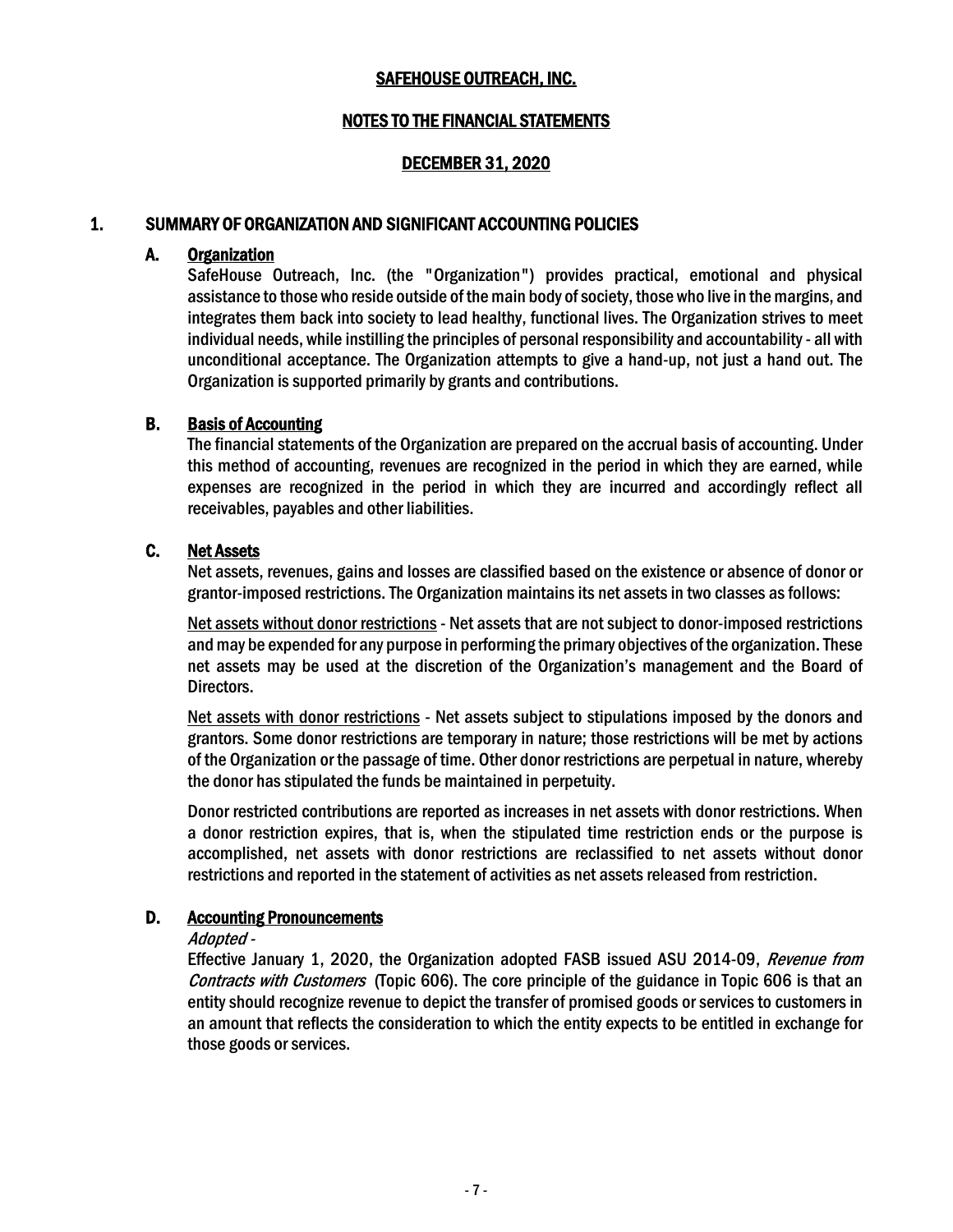#### NOTES TO THE FINANCIAL STATEMENTS

#### DECEMBER 31, 2020

#### 1. SUMMARY OF ORGANIZATION AND SIGNIFICANT ACCOUNTING POLICIES (Continued)

#### D. Accounting Pronouncements(Continued)

In addition, the Organization adopted FASB issued ASU 2018-08, *Clarify the Scope and the* Accounting Guidance for Contributions Received and Contributions Made. This pronouncement applies to both resource recipients and resource providers and assists in evaluating whether a transfer of assets is an exchange transaction or a contribution and also assists with distinguishing between conditional and unconditional contributions. Distinguishing between contributions and exchange transactions determines which guidance should be applied.

For contributions, the guidance in Subtopic 958-605 should be followed and for exchange transactions, Topic 606 should be followed. There were no material changes to the financial statements upon adoption.

New -

In February 2016, the FASB issued ASU No. 2016-02, Leases (Topic 842). The guidance requires lessees to recognize a right-of-use asset and a corresponding lease liability for all operating and finance leases with lease terms greater than one year. The guidance also requires both qualitative and quantitative disclosures regarding the nature of the entity's leasing activities. Under the new guidance, lessor accounting is largely unchanged. The guidance will initially be applied using a modified retrospective approach. The amendments in the guidance are effective for fiscal years beginning after December 15, 2021. Early adoption is permitted. Management is evaluating the impact of this standard on the entity's financial statements.

On September 17, 2020, the FASB issued ASU 2020-07 on Topic 958, Presentation and Disclosures by Not-for-Profit Entities for Contributed Nonfinancial Assets. The FASB ASU requires nonprofits to change their financial statement presentation and disclosure of contributed nonfinancial assets, or gifts-in-kind. The FASB issued the update in an effort to improve transparency in reporting nonprofit gifts-in-kind. The amendments should be applied on a retrospective basis and are effective for annual periods beginning after June 15, 2021. Early adoption is permitted. Management is evaluating the impact of this standard on the entity's financial statements.

#### E. Income Taxes

The Organization is exempt from federal income tax under Section 501(c)(3) of the Internal Revenue Code. Therefore, no provision for income taxes is made in the accompanying financial statements. The Organization has evaluated its tax positions and management is of the opinion that material tax positions taken would more likely than not be sustained by examination. As of December 31, 2020, the Organization's tax years 2017 and later remain subject to examination by taxing authorities.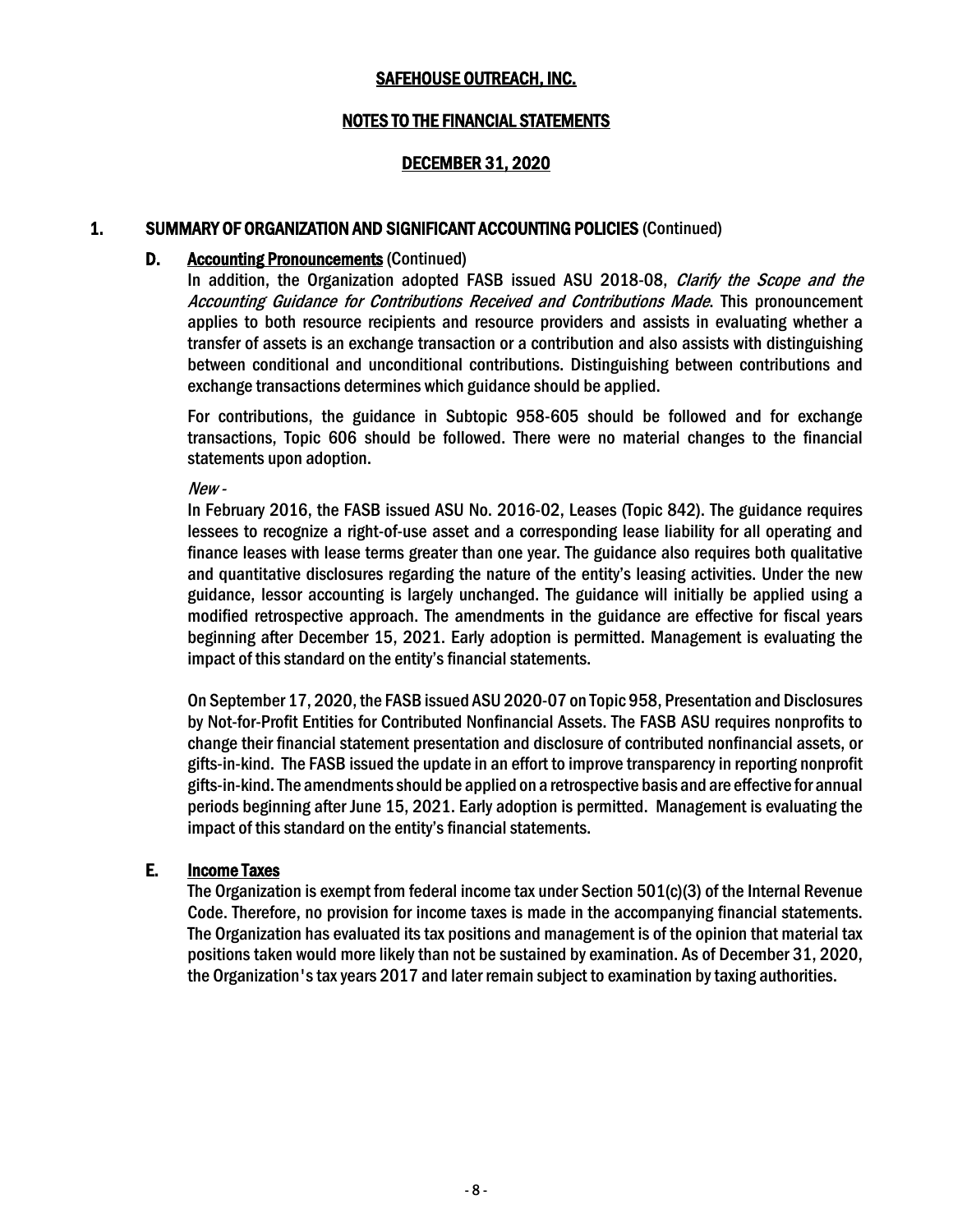#### NOTES TO THE FINANCIAL STATEMENTS

#### DECEMBER 31, 2020

#### 1. SUMMARY OF ORGANIZATION AND SIGNIFICANT ACCOUNTING POLICIES (Continued)

#### F. Cash and Cash Equivalents

Cash and cash equivalents consist of cash held in checking, savings and temporary investment accounts. The Organization considers ail highly liquid investments with original maturities of three months or less when purchased to be cash equivalents.

#### G. Investments

Investments are reported at fair value with realized and unrealized gains and losses included in the accompanying statement of activities. Investment income or loss (including gains and losses on investments, interest, and dividends) is included in the statement of activities as increases or decreases in unrestricted net assets unless the income or loss is restricted by donor or law.

#### H. Promises to Give

Unconditional promises to give that are expected to be collected within one year are recorded at net realizable value. Unconditional promises to give that are expected to be collected in future years are recorded at the present value of their estimated future cash flows. The Organization provides reserves for promises to give, based on collectibility. When an account is determined uncollectible, it is written off to bad debt expense.

#### I. Donated Property. Materials and Services

The Organization reports gifts of land, buildings and equipment as unrestricted support unless explicit donor stipulations specify how the donated assets must be used. Gifts of long-lived assets with explicit restrictions that specify how the assets are to be used and gifts of cash or other assets that must be used to acquire long-lived assets are reported as restricted support. Absent explicit donor stipulations about the length of time those long-lived assets must be maintained, the Organization reports expirations of donor restrictions when the donated or acquired long-lived assets are placed in service.

Gifts of marketable securities are recorded at fair value on the date of the donation and deposited to a temporary investment account. The Organization's policy is to sell donated securities upon receipt; therefore, such donations are converted to cash within a few days of deposit.

Donated services are recognized in the financial statements if they create or enhance non-financial assets or require specialized skills and would typically be purchased if not provided by donation. General volunteer services do not meet the criteria for recognition in the financial statements. However, a substantial number of volunteers have donated significant amounts of time to the Organization's programs during the year.

#### **J.** Property and Equipment

Purchased property and equipment is capitalized at cost. Donated assets are capitalized at the fair market value of the asset on the date of contribution. Additions and replacements are charged to the property accounts, while repairs and maintenance are charged to expense asincurred. Depreciation is calculated using the straight-line method over the estimated useful lives of the assets, which range from five to forty years.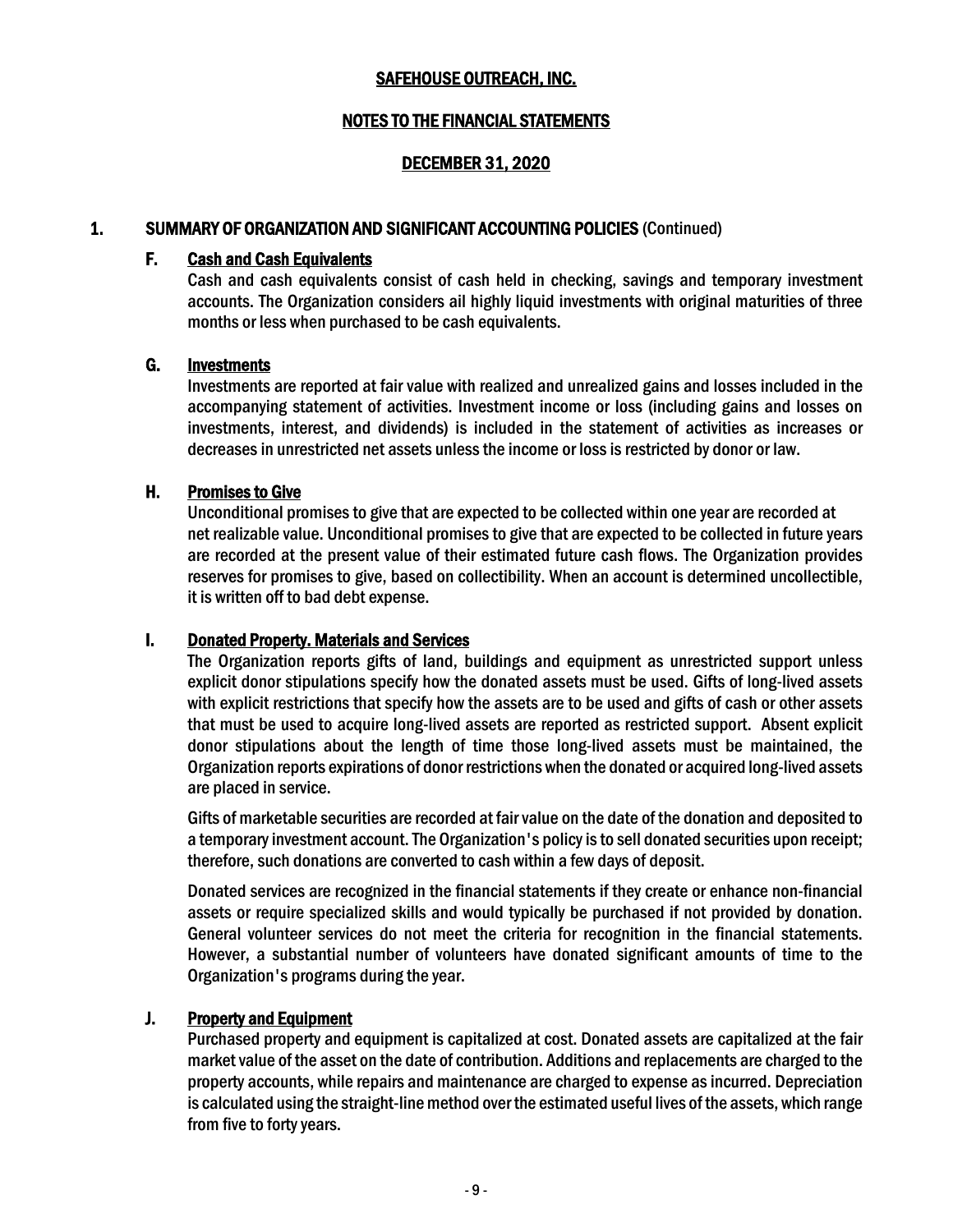#### NOTES TO THE FINANCIAL STATEMENTS

#### DECEMBER 31, 2020

#### 1. SUMMARY OF ORGANIZATION AND SIGNIFICANT ACCOUNTING POLICIES (Continued)

#### K. Revenue Recognition

The Organization recognizes revenue to depict the transfer of promised goods or services to customers in an amount that reflects the consideration to which the entity expects to be entitled in exchange for those goods or services. The Organization evaluates whether a transfer of assets is an exchange transaction or a contribution and distinguishes between conditional and unconditional contributions.

#### L. Functional Expense Allocation

The costs of providing various program services and other activities have been summarized on a functional basis in the Statements of Activities. Accordingly, certain costs have been allocated among the programs and supporting services based on management's estimate of benefit. Management uses the square footage of the programmatic space of each program in order to determine the allocation method for ail overhead associated with delivering programs in the office building. There is also a monthly analysis performed on ail direct and indirect work hours organization wide as to determine the cost of salaries associated with the delivery of the organization's programs.

#### M. Management Estimates

The preparation of financial statements in conformity with U.S. generally accepted accounting principles requires management to make estimates and assumptions that affect the reported amounts of assets and liabilities and disclosure of contingent assets and liabilities at the date of the financial statements and the reported amounts of revenues and expenses during the reported period. Actual results could differ from those estimates.

#### N. Fair Value of Financial Instruments

The carrying value of cash, cash equivalents, temporary investments, accounts and other receivables, other assets, accounts payable, deferred revenue, and other liabilities, approximate fair value because of the short maturity of these financial instruments. Fair values for investments are determined by reference to quoted market prices and other relevant information generated by market transactions.

#### O. Debt Issuance Costs

Debt issuance costs related to debt obligations are carried at cost, less accumulated amortization, and are being amortized over the life of the related debt. Unamortized debt issuance costs are recorded as a direct deduction from the note payable.

#### P. Comparative Information

The financial statements include certain prior-year summarized comparative information. Such information does not include sufficient detail to constitute a presentation in conformity with generally accepted accounting principles. Certain amounts in the prior year financial statements have been reclassified for comparative purposes to conform to the current year financial statement presentation. Accordingly, such information should be read in conjunction with the Organization's financial statements for the year ended December 31, 2019, from which the summarized information was derived.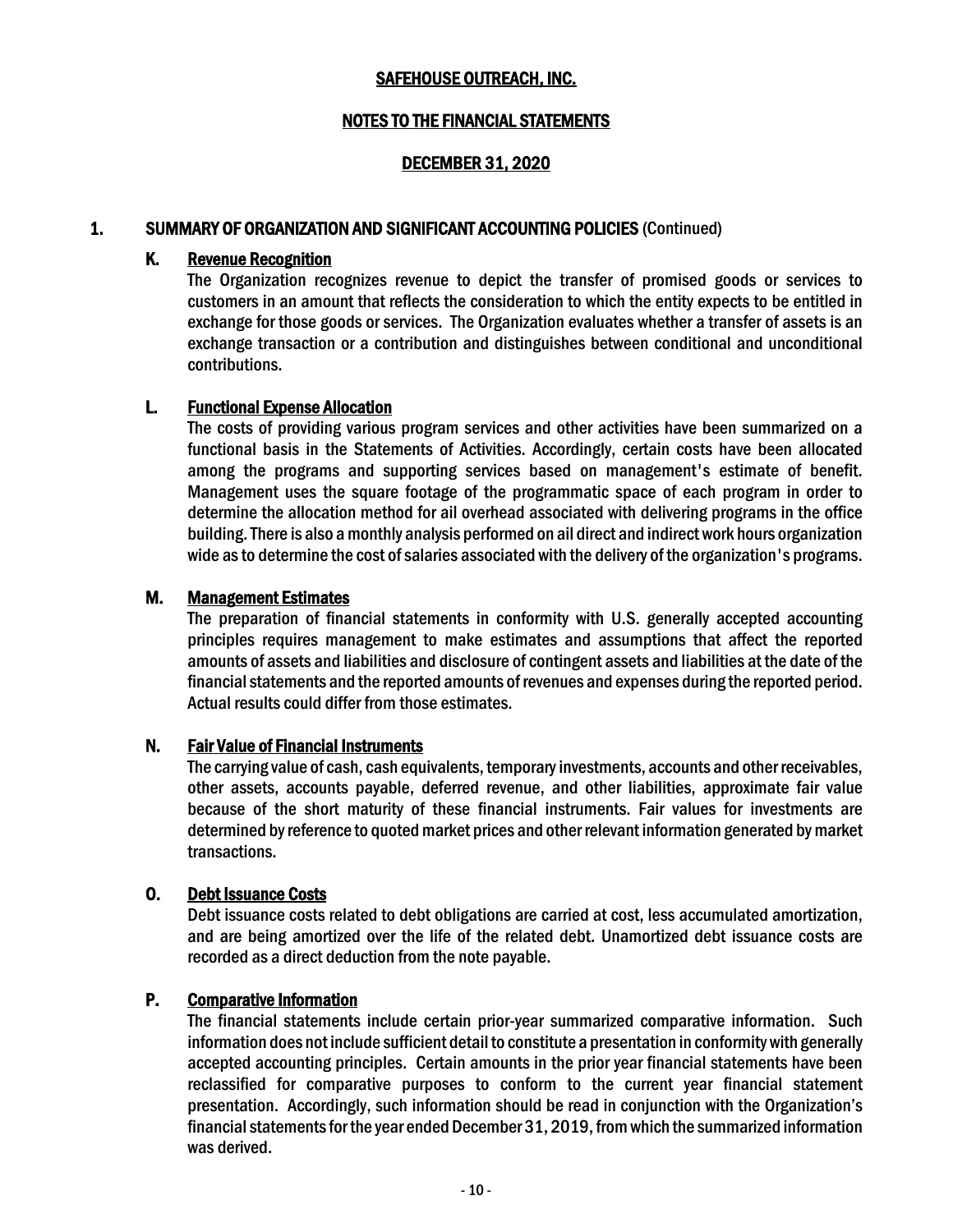#### NOTES TO THE FINANCIAL STATEMENTS

#### DECEMBER 31, 2020

#### 2. LIQUIDITY AND CASH AVAILABILITY

Safehouse Outreach, Inc. regularly monitors liquidity required to meet its operating needs and other contractual and day to day functions, while also striving to maximize the investment of each dollar into the various programmatic models. The organization has a policy that requires it to hold several months of operating cash as a surplus in its money market account. This gives the organization liquidity at its discretion to buffer periods in which fundraising may or does not reach levels necessary to cover operating costs. For the purpose of analyzing resources available to meet general expenditures over a 12-month operating cycle, Safehouse Outreach considers ail expenditures related to its ongoing programmatic activities of as well as the conduct of services undertaken to support those activities to be general expenditures. In addition to the organization having financial assets available to meet general operating expenditures over the next 12 months, Safehouse Outreach also operates with a balanced budget that is produced at the end of each successful operating cycle. The organization anticipates collecting sufficient contributions to cover general expenditures not covered by donor restricted resources.

The Organization receives significant contributions and/or grants with and without donor restrictionsto be used in accordance with the associated purpose restrictions. It also receives fundraising event income which is without donor restrictions.

The following represents the Organization's financial assets available at December 31, 2020 to meet general expenditures within one year.

| Cash and cash equivalents              | 794.594     |
|----------------------------------------|-------------|
| <b>Investments</b>                     | 7.926       |
| Receivables - grants and contributions | 210,833     |
| Financial assets available             | \$1,013,353 |

#### 3. INVESTMENT

At December 31, 2020, the fair value of the stock investment portfolio held was \$7,926.

#### 4. PROMISES TO GIVE

At December 31, 2020, unconditional promises to give were \$166,845. Management believes that the promises to give are fully collectible within one year; therefore, no uncollectable reserve for promises to give is provided.

#### 5. PROPERTY AND EQUIPMENT

At December 31, 2020, property and equipment consisted of the following:

| Land and buildings             | \$1,007,799 |
|--------------------------------|-------------|
| Office furniture and equipment | 86,198      |
| <b>Vehicles</b>                | 15,120      |
| <b>Subtotal</b>                | 1,109,117   |
| Less: accumulated depreciation | (493, 984)  |
| Property and equipment, net    | 615,133     |

During the year, depreciation expense was \$43,955.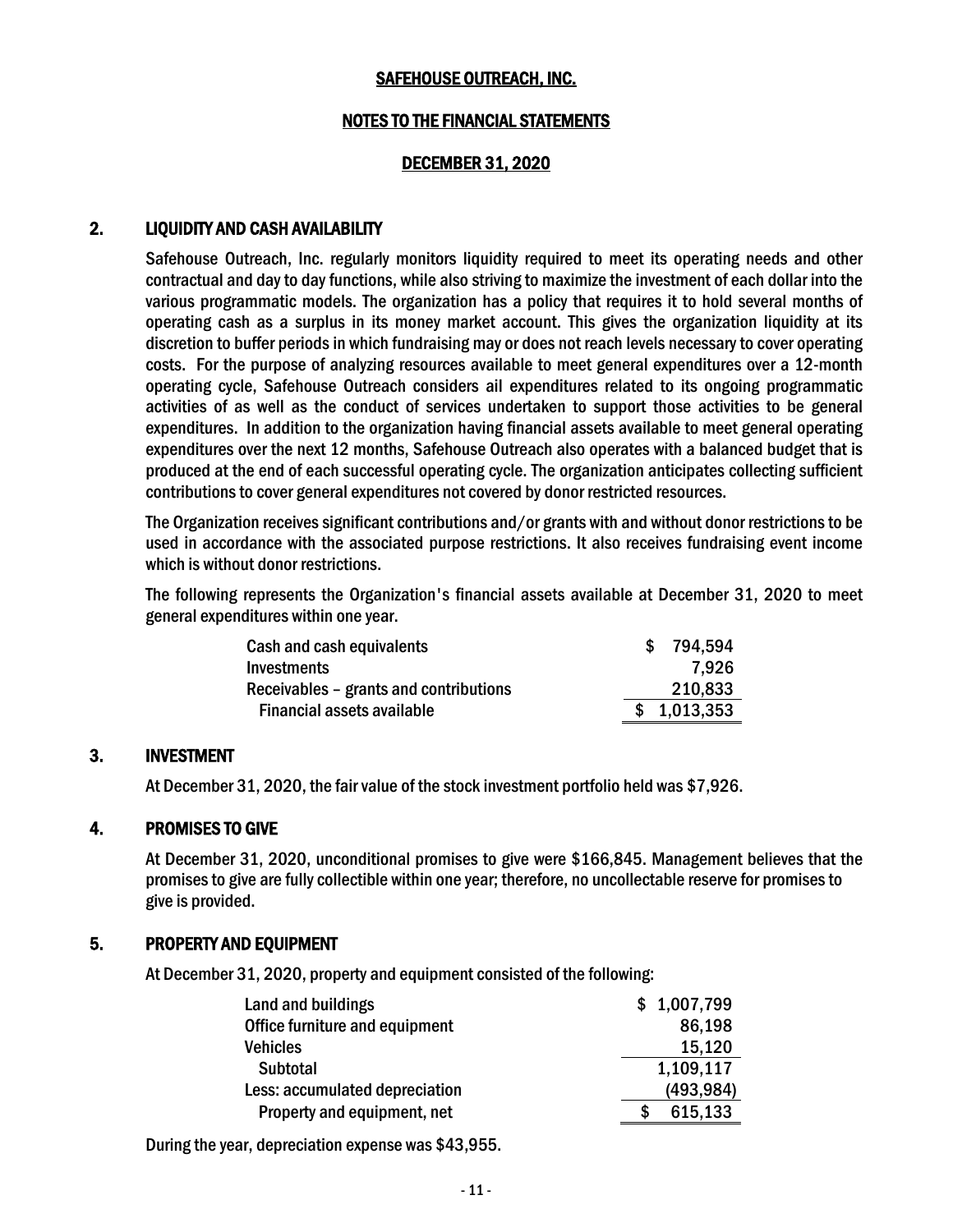#### NOTES TO THE FINANCIAL STATEMENTS

#### DECEMBER 31, 2020

#### 6. DEBT OBLIGATIONS

Note payable -

a) During March 2016, the Organization executed a \$735,800 commercial promissory note, with a 4.3% fixed interest rate, payable to a financial institution within 84 months, maturing on March 23, 2023. The note included financing costs of \$11,752, amortized over the life of the loan, and requires monthly principal and interest payments of \$4,600 with a final balloon payment on the maturity date. The note is collateralized by the 89 Ellis Street real property. During the year, principal payments and amortized loan costs were \$27,678 and \$2,350, respectively. The outstanding principal balance and unamortized loan costs were \$614,265 and \$2,938, respectively. Interest expense for the year was \$27,624.

Scheduled future principal payments based on the note and unamortized debt issuance costs are as follows:

| <b>Year Ending December 31,</b> |    | Amount  |
|---------------------------------|----|---------|
| 2021                            | \$ | 29,458  |
| 2022                            |    | 30,750  |
| 2023                            |    | 554,057 |
| Unamortized debt issuance costs |    | (2,938) |
| Total note payable              | S  | 611,327 |

b) Paycheck Protection Program loan (PPP) – on April 18, 2020, the Organization received a loan in the amount of \$146,100. On March 23, 2021, the U. S. Small Business Administration approved the loan for forgiveness. The loan amount will be reflected as revenue during 2021.

Also Refer to Note 13b – Subsequent Events (PPP – second loan and forgiveness)

#### 7. OPERATING LEASES

The Organization has non-cancelable lease agreements for office equipment. The leases range from 60 to 63 months. Annual lease payment obligations are asfollows:

| <b>Year Ending December 31,</b> |   | Amount |
|---------------------------------|---|--------|
| 2021                            | S | 1,270  |
| 2022                            |   | 1,270  |
| 2023                            |   | 170    |
| Total                           | S | 2,710  |

Rent expense during the year under these leases was \$1,270.

#### 8. BOARD-DESIGNATED NET ASSETS

The Board maintains its board-designated reserve at \$245,000 for board-approved expenditures.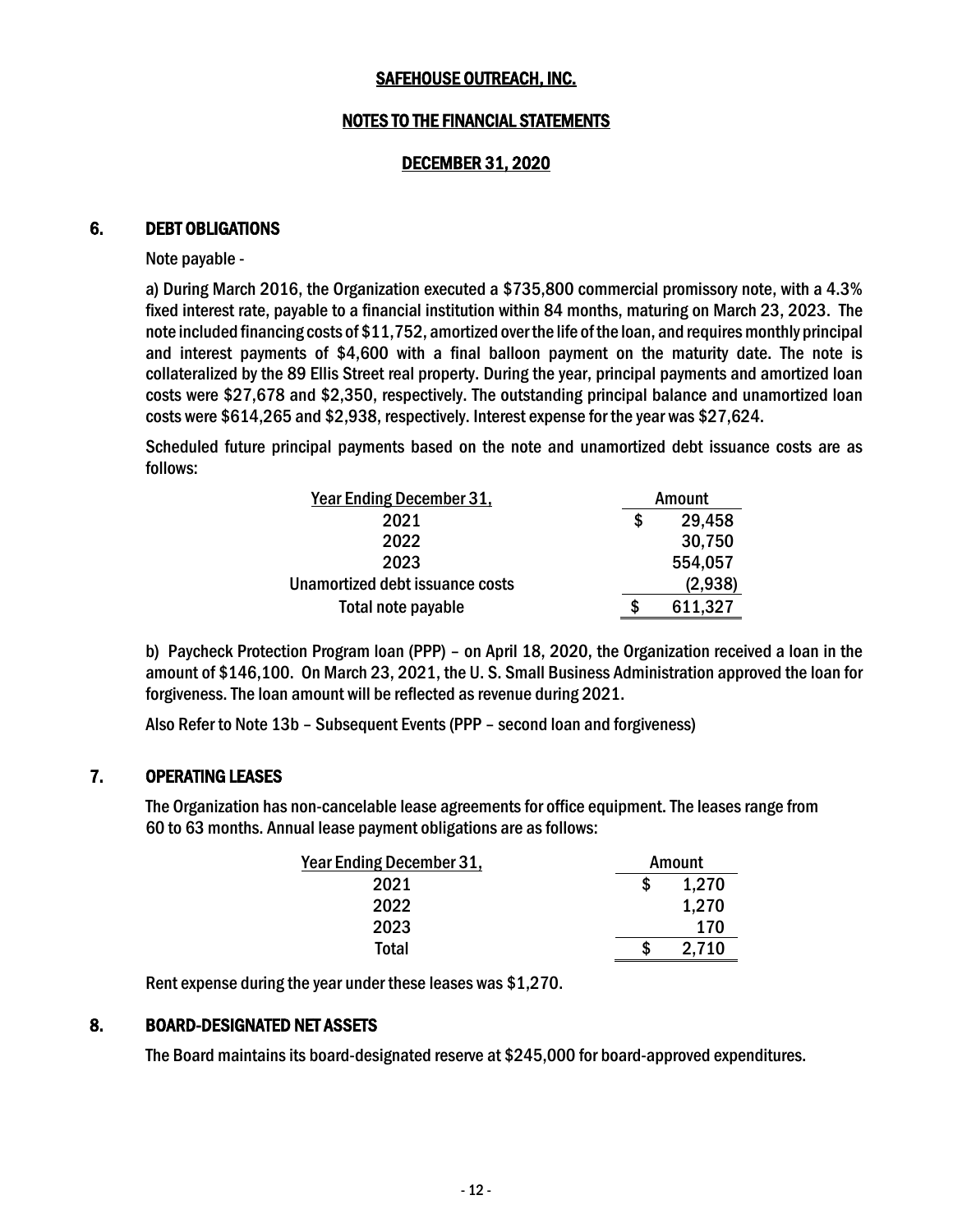#### NOTES TO THE FINANCIAL STATEMENTS

#### DECEMBER 31, 2020

#### 9. COMMITMENTS AND CONTINGENCIES

Restricted contributions often require the fulfillment of certain conditions as set forth by the contributors. Failure to fulfill the conditions could result in the return of funds to the contributors. Although the return of the funds is a possibility, the Board of Directors deems the contingency unlikely, since upon accepting the contributions, the Organization has agreed to comply with provisions thereof.

#### 10. FAIR VALUE OF FINANCIAL INSTRUMENTS

The carrying value of cash and cash equivalents, receivables, promises to give, other assets, accounts payable and other liabilities approximate fair value because of the short maturity of these financial instruments.

#### 11. CONCENTRATIONS OF CREDIT RISK

- a) Organization maintains cash deposits in bank deposit accounts which at times may exceed Federal Deposit Insurance Corporation limits. The Organization has not experienced any losses of such accounts and believes it is not exposed to any significant credit risk on cash.
- b) The Organization depends heavily on contributions and grants for its revenue. The ability of certain of the Organization's contributors and grantors to continue giving amounts comparable with prior years may be dependent upon current and future overall economic conditions. While the Board of Directors believe the Organization has the resources to continue its programs, its ability to do so and the extent to which it continues, may be dependent on the above factors. During 2020, approximately 26% of public support was derived from a single donor.

#### 12. EMPLOYEE BENEFIT PLAN – 401(k) PROFIT SHARING PLAN

The Organization maintains a 401k Profit Sharing Plan for eligible employees/participants and those that meet a minimum service requirement. The Plan and Trust qualifies as a tax·exempt profit-sharing plan and trust under Code sections 401(a) and 501(a), respectively, and the cash-or-deferred arrangement forming part of the Plan qualify under Code section 401(k). The Organization will contribute a matching contribution equal to 50% of the participant's matched employee contribution that are not in excess of 6% of the participant's compensation, as defined. During 2020, employer contributions were \$7,383.

#### 13. IMPACT OF COVID19 PANDEMIC

The COVID19 pandemic has caused global business disruptions and economic uncertainties. Management believes the Organization is taking appropriate actions to mitigate the negative impact. However, the full impact of the COVID19 pandemic is unknown and cannot be reasonably estimated as these events are still developing.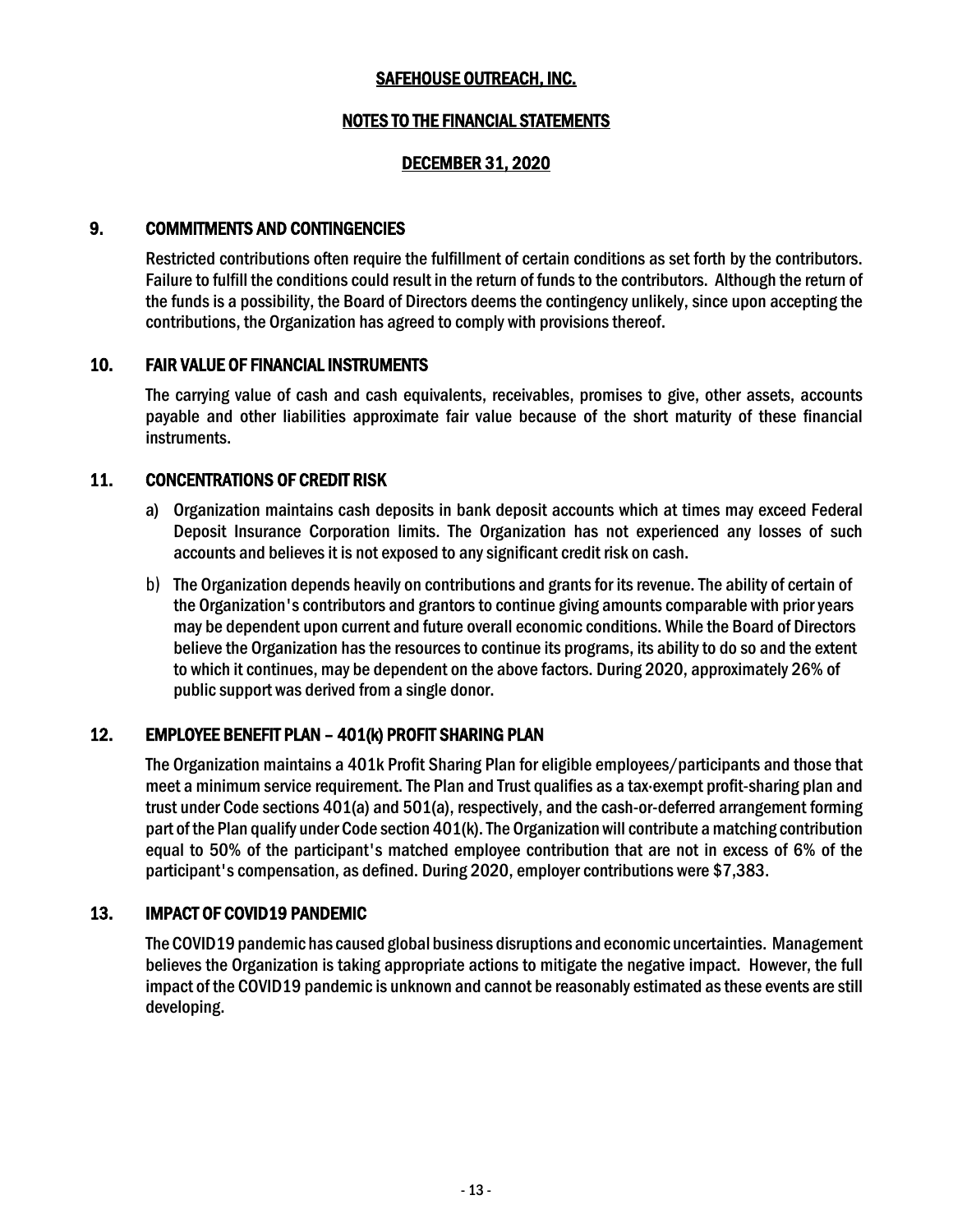#### NOTES TO THE FINANCIAL STATEMENTS

#### DECEMBER 31, 2020

#### 14. SUBSEQUENT EVENTS

Management evaluated subsequent events of the Organization through May 7, 2022, the date the financial statements were available to be issued and concluded that subsequent events occurred that would require recognition in the financial statements or disclosure in the Notes to the Financial Statements as follows:

- a) On March 4, 2021, the \$146,100 PPP loan was forgiven in full by the U. S. Small Business Administration.
- b) On March 20, 2021, the Organization received another PPP loan for \$89,069. On March 28, 2022, the U. S. Small Business Administration approved the full loan for forgiveness.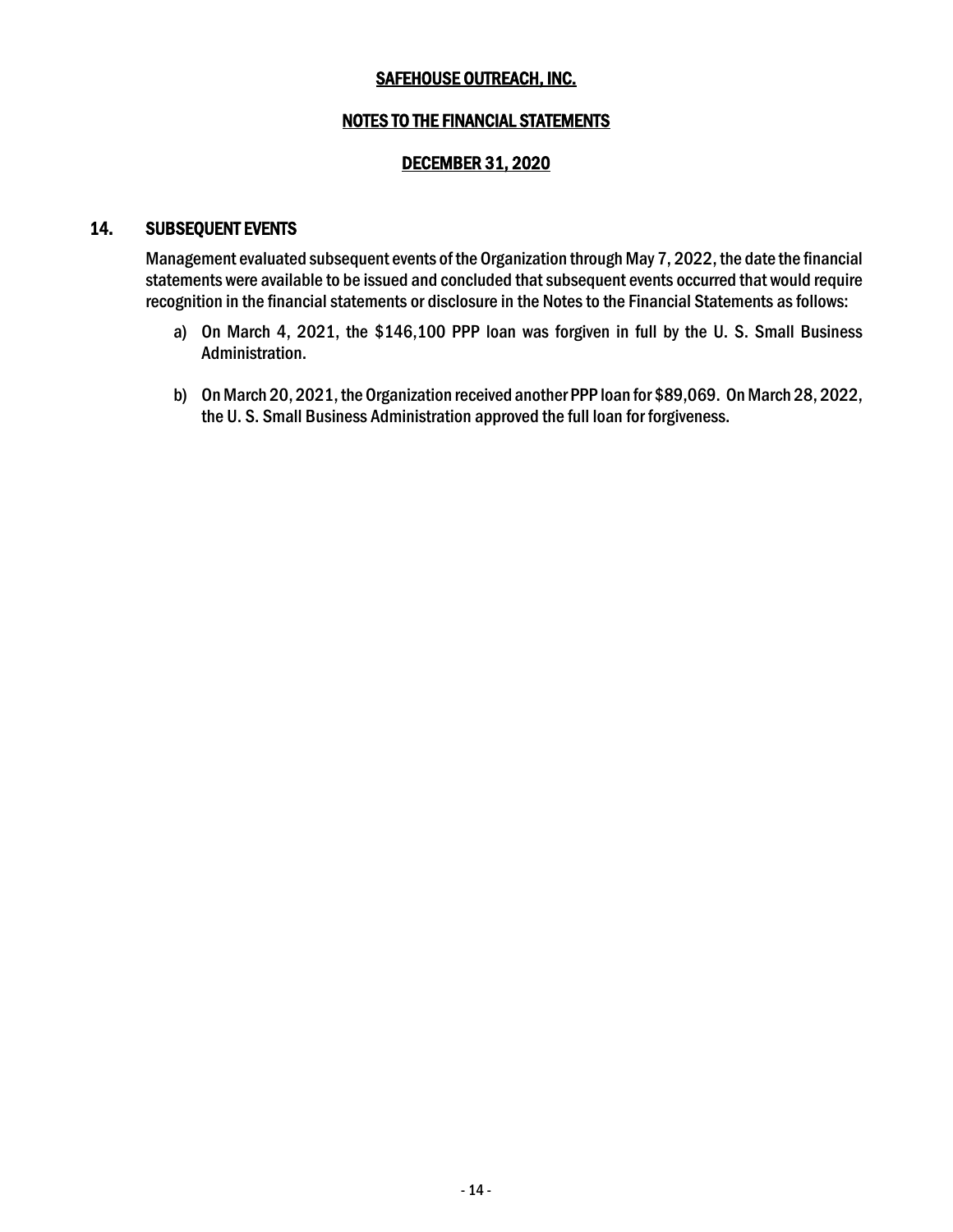## COMPLIANCE AND INTERNAL CONTROL REPORT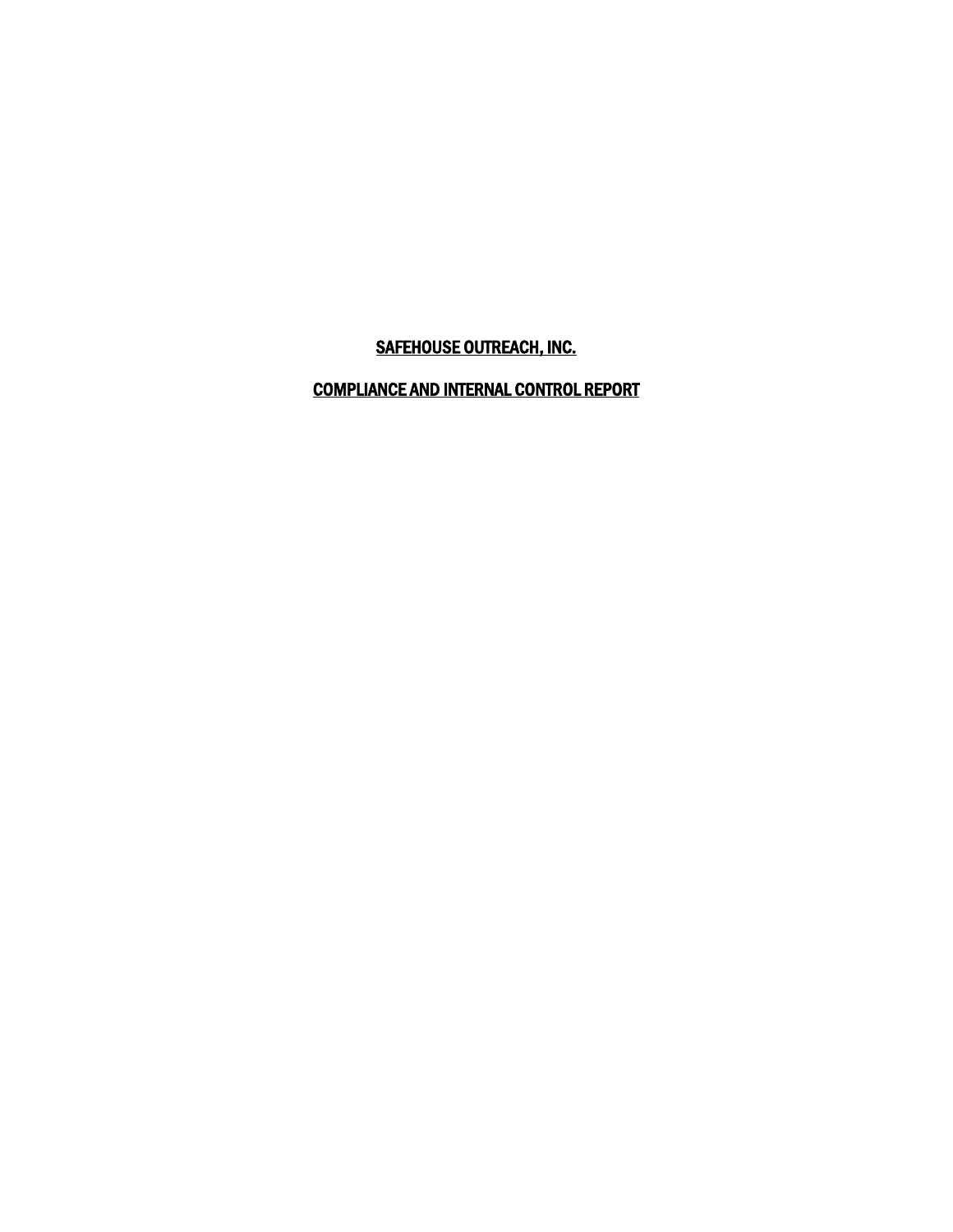# MARTIN, HARPS, SYPHOE & CO,

**CERTIFIED PUBLIC ACCOUNTANTS**

167 TRINITY AVENUE, SW ATLANTA, GEORGIA 30303 (404) 525-3508 OFC (404) 521-3428 FAX

#### INDEPENDENT AUDITOR'S REPORT ON INTERNAL CONTROL OVER FINANCIAL REPORTING AND ON COMPLIANCE AND OTHER MATTERS BASED ON AN AUDIT OF FINANCIAL STATEMENTS PERFORMED IN ACCORDANCE WITH GOVERNMENT AUDITING STANDARDS

To the Board of Directors Safehouse Outreach, Inc.:

We have audited, in accordance with the auditing standards generally accepted in the United States of America and the standards applicable to financial audits contained in *Government Auditing Standards* issued by the Comptroller General of the United States, the financial statements of Safehouse Outreach, Inc. (the "Organization"), a nonprofit organization, which comprise the statement of financial position as of December 31, 2020, and the related statements of activities, functional expenses and cash flows for the year then ended, and the related notes to the financial statements, and have issued our report thereon dated May 7, 2022.

#### Internal Control Over Financial Reporting

In planning and performing our audit of the financial statements, we considered the Organization's internal control over financial reporting (internal control) to determine the audit procedures that are appropriate in the circumstances for the purpose of expressing our opinion on the financial statements, but not for the purpose of expressing an opinion on the effectiveness of the Organization's internal control. Accordingly, we do not express an opinion on the effectiveness of the Organization's internal control.

A *deficiency in internal control* exists when the design or operation of a control does not allow management or employees, in the normal course of performing their assigned functions, to prevent, or detect and correct, misstatements on a timely basis. A *material weakness* is a deficiency, or a combination of deficiencies, in internal control, such that there is a reasonable possibility that a material misstatement of the entity's financial statements will not be prevented, or detected and corrected on a timely basis. A *significant deficiency* is a deficiency, or a combination of deficiencies, in internal control that is less severe than a material weakness, yet important enough to merit attention by those charged with governance.

Our consideration of internal control wasfor the limited purpose described in the first paragraph of this section and was not designed to identify all deficiencies in internal control that might be material weaknesses or significant deficiencies. Given these limitations, during our audit we did not identify any deficiencies in internal control that we consider to be material weaknesses. However, material weaknesses may exist that have not been identified.